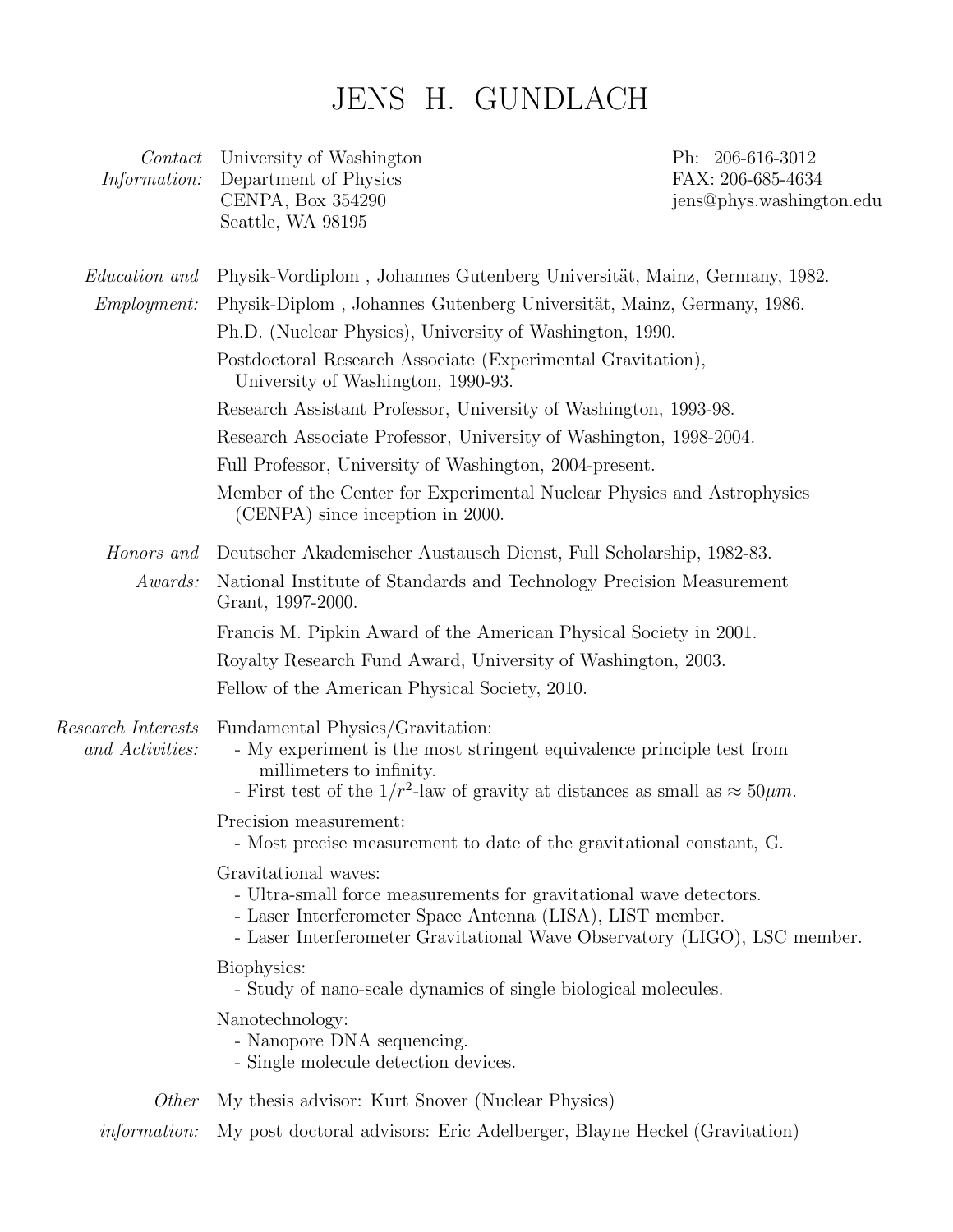## **Selected recent publications in gravitation:**

- "Indirect Evidence for Lèvy Walks in Squeeze Film Damping", S. Schlamminger, C.A. Hagedorn and J.H. Gundlach, Phys. Rev. **D81**, 123008 (2010).
- "Charge Management for Gravitational Wave Observatories using UV LEDs", S.E. Pollack, M.D. Turner, S. Schlamminger, C.A. Hagedorn, and J.H. Gundlach, Phys. Rev. **D81**, 021101(R) (2010).
- "Laboratory Tests of the Equivalence Principle at the University of Washington", J. H. Gundlach, S. Schlamminger, and T. A. Wagner, Space Science Review 148, **201** (2009).
- "Torsion Balance Experiments: A low-energy frontier of particle physics", E.G. Adelberger, J.H. Gundlach, B.R. Heckel, S. Hoedl, and S. Schlamminger, Progress in Particle and Nuclear Physics **62**, 102 (2009).
- "Temporal Extend of Surface Potentials between Closely Spaced Metals", S.E. Pollack, S. Schlamminger, J.H. Gundlach, Phys. Rev. Lett. **101** (2008) 071101.
- "Test of the Equivalence Principle Using a Rotating Torsion Balance", S. Schlamminger, K.-Y. Choi, T.A. Wagner, J. H. Gundlach, E.G. Adelberger, Phys. Rev. Lett. **100** (2008) 041101.
- "Tests of the Gravitational Inverse-Square Law below the Dark-Energy Length Scale", D. J. Kapner and T. S. Cook and E. G. Adelberger and J. H. Gundlach and B. R. Heckel and C. D. Hoyle and H. E. Swanson, Phys. Rev. Lett. **98** (2007) 021101.
- "Laboratory Test of Newton's Second Law for Small Accelerations", J. H. Gundlach, S. Schlamminger, C. D. Spitzer, and K.-Y. Choi, Phys. Rev. Lett. **98** (2007) 150801.
- "Sub-millimeter Tests of the Gravitational Inverse-square Law", C.D. Hoyle, D.J. Kapner, B.R. Heckel, E.G. Adelberger, J.H. Gundlach, U. Schmidt, and H.E. Swanson, Phys.Rev. **D70** (2004) 042004.
- "Submillimeter Tests of the Gravitational Inverse-Square Law: A Search for "Large" Extra Dimensions",C.D. Hoyle, U. Schmidt, B.R. Heckel, E.G. Adelberger, J.H. Gundlach, D.J. Kapner, and H.E. Swanson, Phys. Rev. Lett. **86** (2001) 1418.
- "Measurement of Newton's Constant Using a Torsion Balance with Angular Acceleration Feedback", Jens H. Gundlach and Stephen M. Merkowitz, Phys. Rev. Lett. **85** 2869 (2000).
- "Short range test of the equivalence principle", G.L. Smith, C.D. Hoyle, J.H. Gundlach, E.G. Adelberger, B.R. Heckel, H.E. Swanson, Phys. Rev. D**61**, 022001-1 (1999).

## **Selected recent publications in biophysics:**

- "Planar Lipid Membranes Formed From Mycolic Acids of M. Tuberculosis", Kyle W. Langford, Boyan Penkov, Ian M. Derrington and Jens H. Gundlach, Journal of Lipid Research, in press (Nov. 2010).
- "Nanopore DNA sequencing with MspA", Ian M. Derrington, Tom Z. Butler, Marcus D. Collins, Elizabeth Manrao, Mikhail Pavlenok, Michael Niederweis, and Jens H. Gundlach, Proc. Nat. Acad. Sci. USA, **107** 16060 (2010).
- "Single-molecule DNA detection with an engineered MspA protein nanopore", Tom Z. Butler, Mikhail Pavlenok, Ian M. Derrington, Michael Niederweis, and Jens H. Gundlach, Proc. Nat. Acad. Sci. USA, **105** 20647 (2008).
- "Ionic current blockades from DNA and RNA molecules in the alpha-hemolysin nanopore", Tom Z. Butler, Jens H. Gundlach, and Mark Troll Biophys. J. **93**, 190 3229 (2007).
- "Determination of RNA Orientation during Translocation through a Biological Nanopore", Tom Z. Butler, Jens H. Gundlach, Mark A. Troll, Biophys. J, **90**, 190 (2006).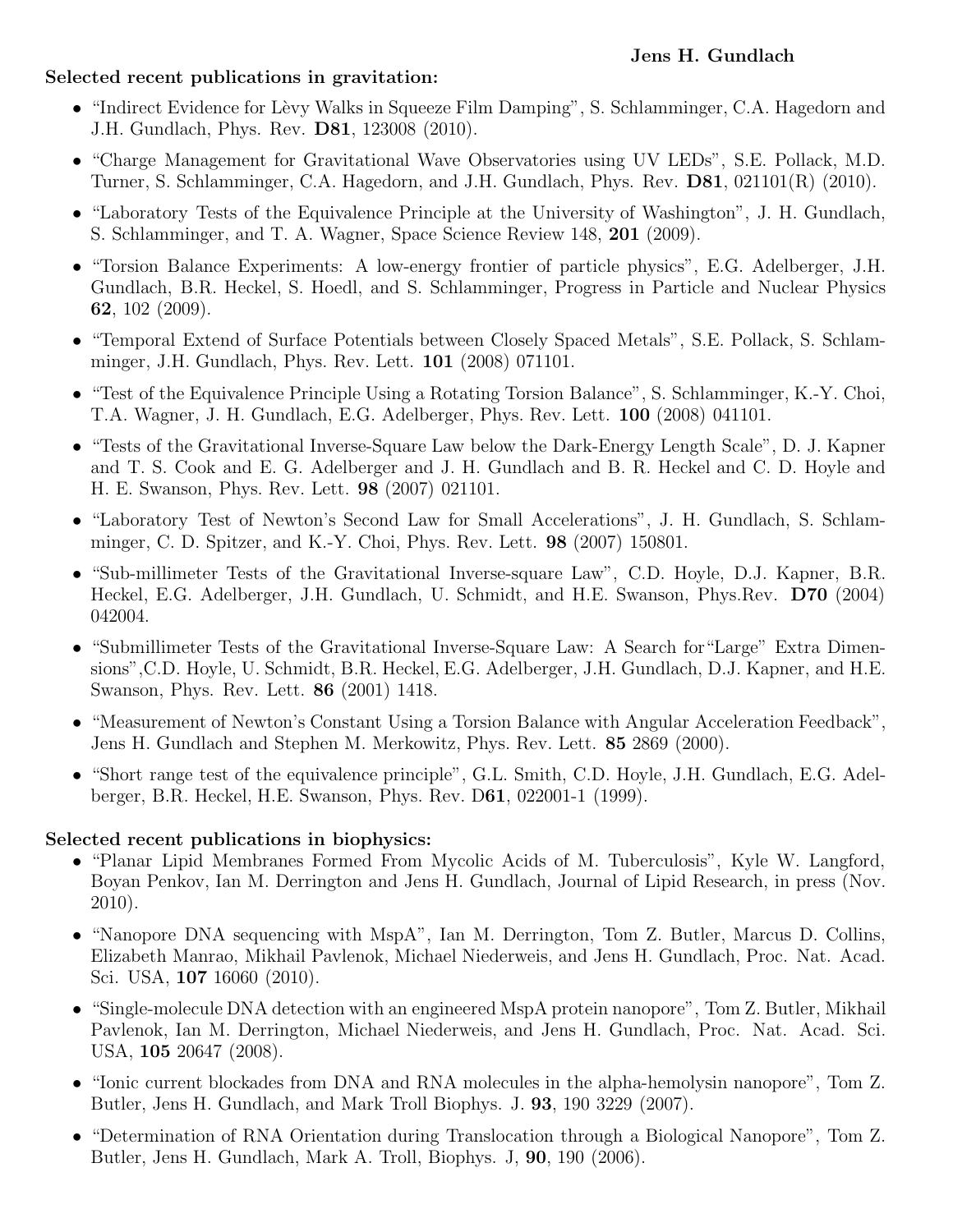| Selected recent & current<br><i>professional activities</i><br>and committees: | LISA International Science Team member (LIST) (2005-present)<br>and US Core Member for Working Group 3 (LISA gravitational<br>reference sensor $(2005$ -present).   |
|--------------------------------------------------------------------------------|---------------------------------------------------------------------------------------------------------------------------------------------------------------------|
|                                                                                | Member of the Program Advisory Committee for Advanced LIGO,<br>$(2006\text{-}present).$                                                                             |
|                                                                                | Advisory Panel for Fermilab's Holometer (Craig Hogan), (2010).                                                                                                      |
|                                                                                | Member of the Program Advisory Committee for LIGO, (2005-2008).                                                                                                     |
|                                                                                | Organizing committee for "Fundamental Physics in Space", Warrenton (2010).                                                                                          |
|                                                                                | Organizing committee for LISA7, Barcelona, (2008).                                                                                                                  |
|                                                                                | Selected presenter to NSF headquarters on experimental gravity (2008).                                                                                              |
|                                                                                | Organizing committee for "Quantum to Cosmos" (Q2C2), Bremen, (2007).                                                                                                |
|                                                                                | Session Chair, Beckmann Frontiers of Science Symposium,<br>U.S. National Academy of Sciences & Kavli (2004).                                                        |
|                                                                                | Planning committee member (and participant) of JAFoS Symposium sponsored<br>by the U.S. National Academy of Sciences & Kavli (2005 and 2006).                       |
|                                                                                | NIH study section member to review grant applications to the<br>National Human Genome Research Institute for new sequencing<br>technology $(2007\text{-present})$ . |
|                                                                                | NSF Electrochemical/Biosensing Review Panel (2010).                                                                                                                 |
|                                                                                | Review-Panel for NASA's Fundamental Physics in Space<br>program (2001, chair 2002, 2006).                                                                           |
|                                                                                | Review panel to the NSF LIGO operation (2004).                                                                                                                      |
|                                                                                | Review panel to the NSF for Advanced LIGO (2003).                                                                                                                   |
|                                                                                | Ad Hoc Reviewer for Nano Letters, Nature, Physical Review,<br>Proc. Nat. Acad. Sci. Physics Letters, Science, others                                                |
|                                                                                | Executive Committee At-large for APS Precision Measurement and<br>Fundamental Constants Topical Group (2002).                                                       |
| Some University-<br><i>internal activities</i>                                 | University of Washington Chemistry Department<br>chair search committee (2010).                                                                                     |
|                                                                                | University of Washington Interdisciplinary Faculty Search committee (2010).                                                                                         |
|                                                                                | UW-Physics Graduate School Admission Committee for the (2004-2008,<br>chair 2006-2008).                                                                             |
|                                                                                | UW-Physics Executive Committee, (2005-2008).                                                                                                                        |
| Professional                                                                   | American Physical Society                                                                                                                                           |
| memberships                                                                    | - Topical Group in Gravitation                                                                                                                                      |
|                                                                                | - Topical Group on Precision Measurement & Fundamental Constants                                                                                                    |
|                                                                                | Biophysical Society                                                                                                                                                 |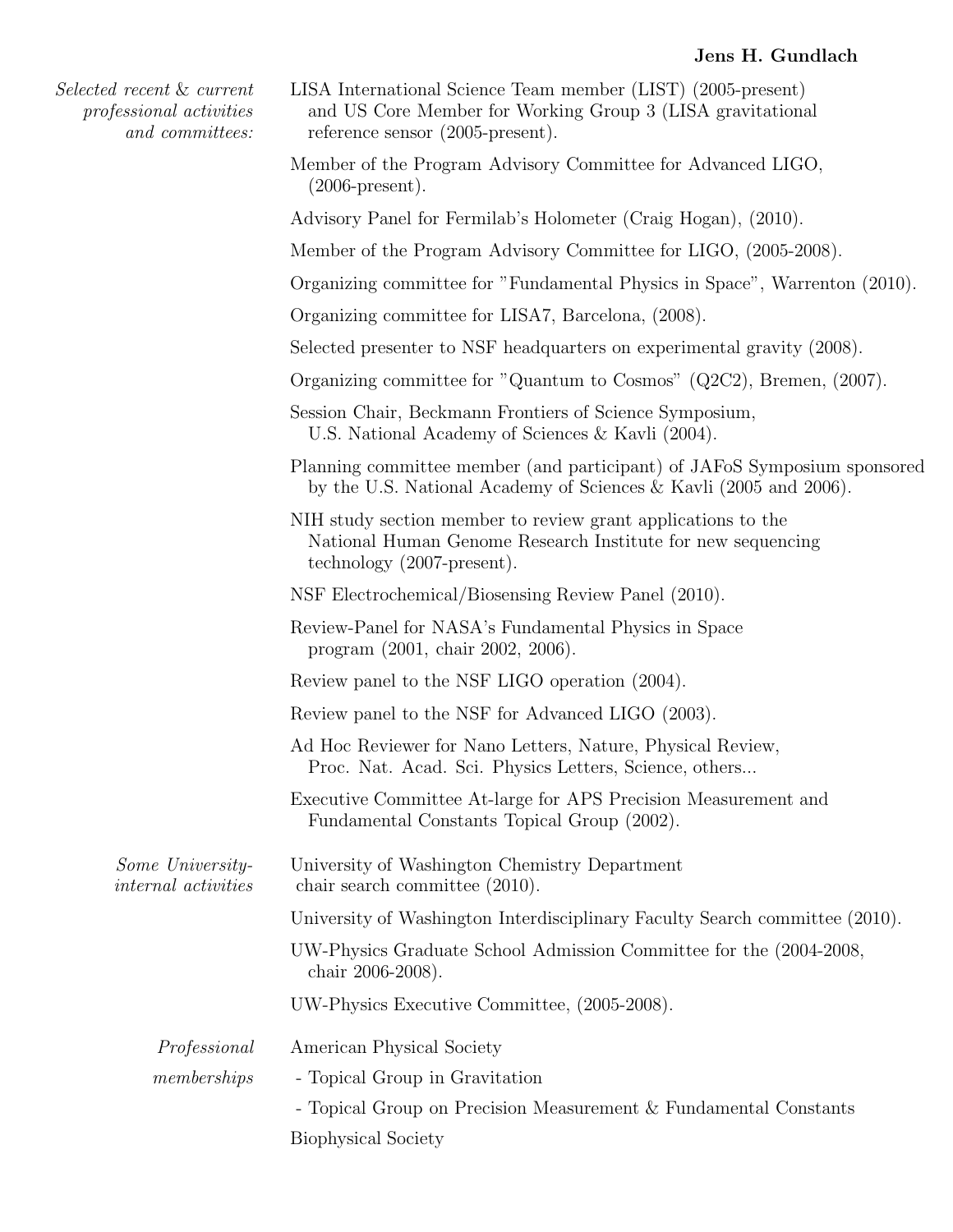| Recent and current<br>research support: | "Small Force measurements for LISA", NASA contract,<br>\$410K for 2007-2010.                                                                      |
|-----------------------------------------|---------------------------------------------------------------------------------------------------------------------------------------------------|
|                                         | "Preparation for Space: Torsion balance Tests for NASA", NASA grant,<br>\$415K for 2004-2009.                                                     |
|                                         | "Vibration Isolation for Torsion Balances and New Compound Torsion<br>Balances", NASA grant, \$268K for 2005-2008.                                |
|                                         | "SGER: New Torsion Balance Technique to Test Gravity at Short<br>Distances", NSF, \$150K for 2006-2008.                                           |
|                                         | "Precision Tests of Contemporary Ideas in Gravitational/Particle Physics",<br>NSF, \$1,800K for 2007-2010 (Adelberger PI, Heckel $&$ I are CoPI). |
|                                         | "Probing Fundamental Physics with Gravitational Experiments,<br>NSF, \$1,900K for 2010-2013 (Adelberger PI, Heckel $&$ I are CoPI).               |
|                                         | "LIGO grant, LSC", NSF-gravity<br>\$300K for 2010-2013.<br>"Engineering MspA for Nanopore Sequencing", NIH R21 grant<br>\$950K for 2006-2009.     |
|                                         | "Nanopore Sequencing with MspA", NIH R01 grant<br>\$3,000K for 2009-2013.                                                                         |
| <i>Patents:</i>                         | "Single-Molecule DNA Detection with an Engineered MspA Protein",<br>PCT/US2009/057915.                                                            |
|                                         | "DI Sequencing", provisional patent application: 61/375,737.                                                                                      |

| Recent teaching               | Currently I advise and support 7 PhD students and 4 undergraduate students. |
|-------------------------------|-----------------------------------------------------------------------------|
| <i>activities and classes</i> | Phys 121, Mechanics                                                         |
| taught:                       | Phys 122, Electrodynamics                                                   |
|                               | Phys 117, Mechanics Lab                                                     |
|                               | Phys 118, Electrodynamics Lab                                               |
|                               | Phys 121, Mechanics Lab                                                     |
|                               | Phys 122z, Electrodynamics Lab                                              |
|                               | Phys 485, Senior Seminar                                                    |
|                               | Phys 494, Senior Honors Seminar                                             |
|                               | Phys 528, Current Problems in Physics                                       |
|                               | Curriculum Committee for Phys 12X, (2005-present)                           |
|                               | Instructional Quality Committee, (2009-present)                             |
|                               | Wrote the Phys $117 \&$ Phys $122z$ lab manuals and adapted them with       |
|                               | Webassign $(2009)$ .                                                        |
|                               |                                                                             |